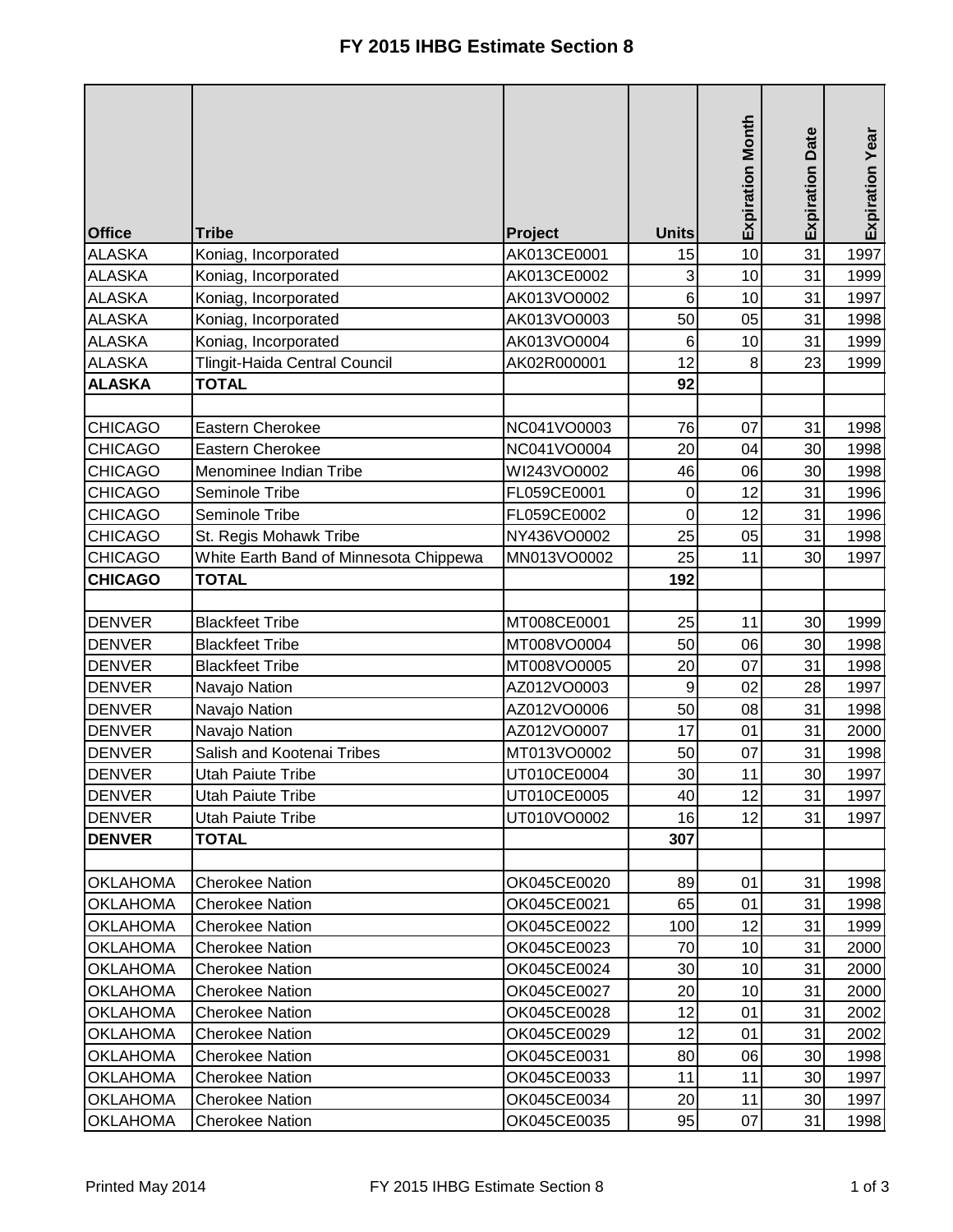|                 |                        |             |                | <b>Expiration Month</b> | <b>Expiration Date</b> | Expiration Year |
|-----------------|------------------------|-------------|----------------|-------------------------|------------------------|-----------------|
|                 |                        |             |                |                         |                        |                 |
| <b>Office</b>   | <b>Tribe</b>           | Project     | <b>Units</b>   |                         |                        |                 |
| <b>OKLAHOMA</b> | <b>Cherokee Nation</b> | OK045CE0036 | 28             | 10                      | 31                     | 1998            |
| <b>OKLAHOMA</b> | <b>Cherokee Nation</b> | OK045CE0039 | 71             | 11                      | 30                     | 1997            |
| <b>OKLAHOMA</b> | <b>Cherokee Nation</b> | OK045CE0041 | 34             | 04                      | 30                     | 1998            |
| <b>OKLAHOMA</b> | <b>Cherokee Nation</b> | OK045CE0042 | 65             | 12                      | 31                     | 1997            |
| <b>OKLAHOMA</b> | <b>Cherokee Nation</b> | OK045CE0043 | 58             | 05                      | 31                     | 1998            |
| <b>OKLAHOMA</b> | <b>Cherokee Nation</b> | OK045CE0046 | 95             | 08                      | 31                     | 1998            |
| <b>OKLAHOMA</b> | <b>Cherokee Nation</b> | OK045CE0047 | 100            | 08                      | 31                     | 1998            |
| <b>OKLAHOMA</b> | <b>Cherokee Nation</b> | OK045VO0001 | 4              | 06                      | 30                     | 1999            |
| <b>OKLAHOMA</b> | <b>Cherokee Nation</b> | OK045VO0002 | 29             | 12                      | 31                     | 1997            |
| <b>OKLAHOMA</b> | <b>Cherokee Nation</b> | OK045VO0003 | 11             | 12                      | 31                     | 1997            |
| <b>OKLAHOMA</b> | <b>Cherokee Nation</b> | OK045VO0004 | 6              | 08                      | 31                     | 1998            |
| <b>OKLAHOMA</b> | <b>Cherokee Nation</b> | OK045VO0005 | 37             | 03                      | 31                     | 1998            |
| <b>OKLAHOMA</b> | <b>Cherokee Nation</b> | OK045VO0005 | 9              | 08                      | 31                     | 1998            |
| <b>OKLAHOMA</b> | <b>Cherokee Nation</b> | OK045VO0006 | 35             | 09                      | 30                     | 2000            |
| <b>OKLAHOMA</b> | <b>Cherokee Nation</b> | OK045VO0007 | 35             | 08                      | 31                     | 1998            |
| <b>OKLAHOMA</b> | <b>Cherokee Nation</b> | OK045VO0007 | 42             | 09                      | 30                     | 2000            |
| <b>OKLAHOMA</b> | <b>Cherokee Nation</b> | OK045VO0009 | 6              | 11                      | 30                     | 1997            |
| <b>OKLAHOMA</b> | <b>Cherokee Nation</b> | OK045VO0010 | 6              | 11                      | 30                     | 1997            |
| <b>OKLAHOMA</b> | <b>Cherokee Nation</b> | OK045VO0011 | 48             | 06                      | 30                     | 1998            |
| <b>OKLAHOMA</b> | <b>Cherokee Nation</b> | OK045VO0012 | 14             | 10                      | 31                     | 1998            |
| <b>OKLAHOMA</b> | <b>Cherokee Nation</b> | OK045VO0013 | 5              | 10                      | 31                     | 1998            |
| <b>OKLAHOMA</b> | <b>Cherokee Nation</b> | OK045VO0014 | 46             | 12                      | 31                     | 1999            |
| <b>OKLAHOMA</b> | <b>Cherokee Nation</b> | OK045VO0015 | 10             | 12                      | 31                     | 1999            |
| <b>OKLAHOMA</b> | <b>Cherokee Nation</b> | OK045VO0016 | 13             | 12                      | 31                     | 1999            |
| <b>OKLAHOMA</b> | <b>Cherokee Nation</b> | OK045VO0018 | 30             | 08                      | 31                     | 1998            |
| <b>OKLAHOMA</b> | <b>Cherokee Nation</b> | OK045VO0048 | 30             | 10                      | 31                     | 1998            |
| <b>OKLAHOMA</b> | Chickasaw              | OK047CE0021 | 12             | 01                      | 31                     | 2002            |
| <b>OKLAHOMA</b> | Chickasaw              | OK047CE0022 | 12             | 01                      | 31                     | 2002            |
| <b>OKLAHOMA</b> | Chickasaw              | OK047CE0023 | 21             | 01                      | 31                     | 2003            |
| <b>OKLAHOMA</b> | Chickasaw              | OK047CE0026 | 20             | 12                      | 31                     | 1997            |
| <b>OKLAHOMA</b> | Chickasaw              | OK047CE0031 | 5              | 11                      | 30                     | 1997            |
| <b>OKLAHOMA</b> | Chickasaw              | OK047CE0033 | 82             | 10                      | 31                     | 1997            |
| <b>OKLAHOMA</b> | Chickasaw              | OK047CE0034 | 48             | 06                      | 30                     | 1998            |
| <b>OKLAHOMA</b> | Chickasaw              | OK047CE0035 | 129            | 08                      | 31                     | 1998            |
| <b>OKLAHOMA</b> | Chickasaw              | OK047CE0036 | 15             | 08                      | 31                     | 1998            |
| <b>OKLAHOMA</b> | Chickasaw              | OK047CE0037 | 40             | 12                      | 31                     | 1997            |
| <b>OKLAHOMA</b> | Chickasaw              | OK047CE0039 | 4              | 08                      | 31                     | 1998            |
| <b>OKLAHOMA</b> | Chickasaw              | OK047VO0008 | $\overline{7}$ | 12                      | 31                     | 1997            |
| <b>OKLAHOMA</b> | Chickasaw              | OK047VO0009 | 7              | 12                      | 31                     | 1997            |
| <b>OKLAHOMA</b> | Chickasaw              | OK047VO0010 | 6              | 12                      | 31                     | 1997            |
| <b>OKLAHOMA</b> | Chickasaw              | OK047VO0011 | 20             | 02                      | 28                     | 1998            |